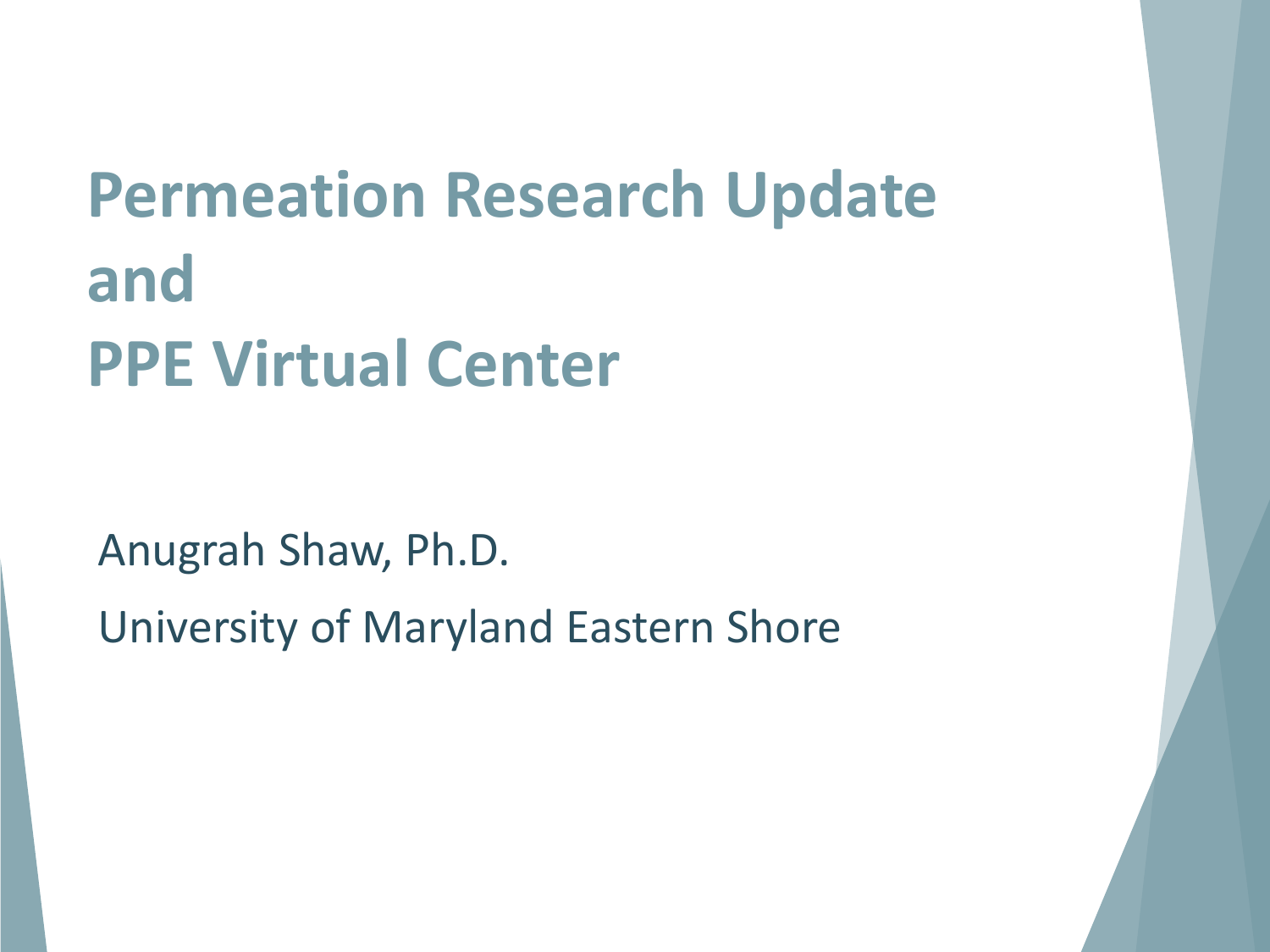#### Permeation Research Update

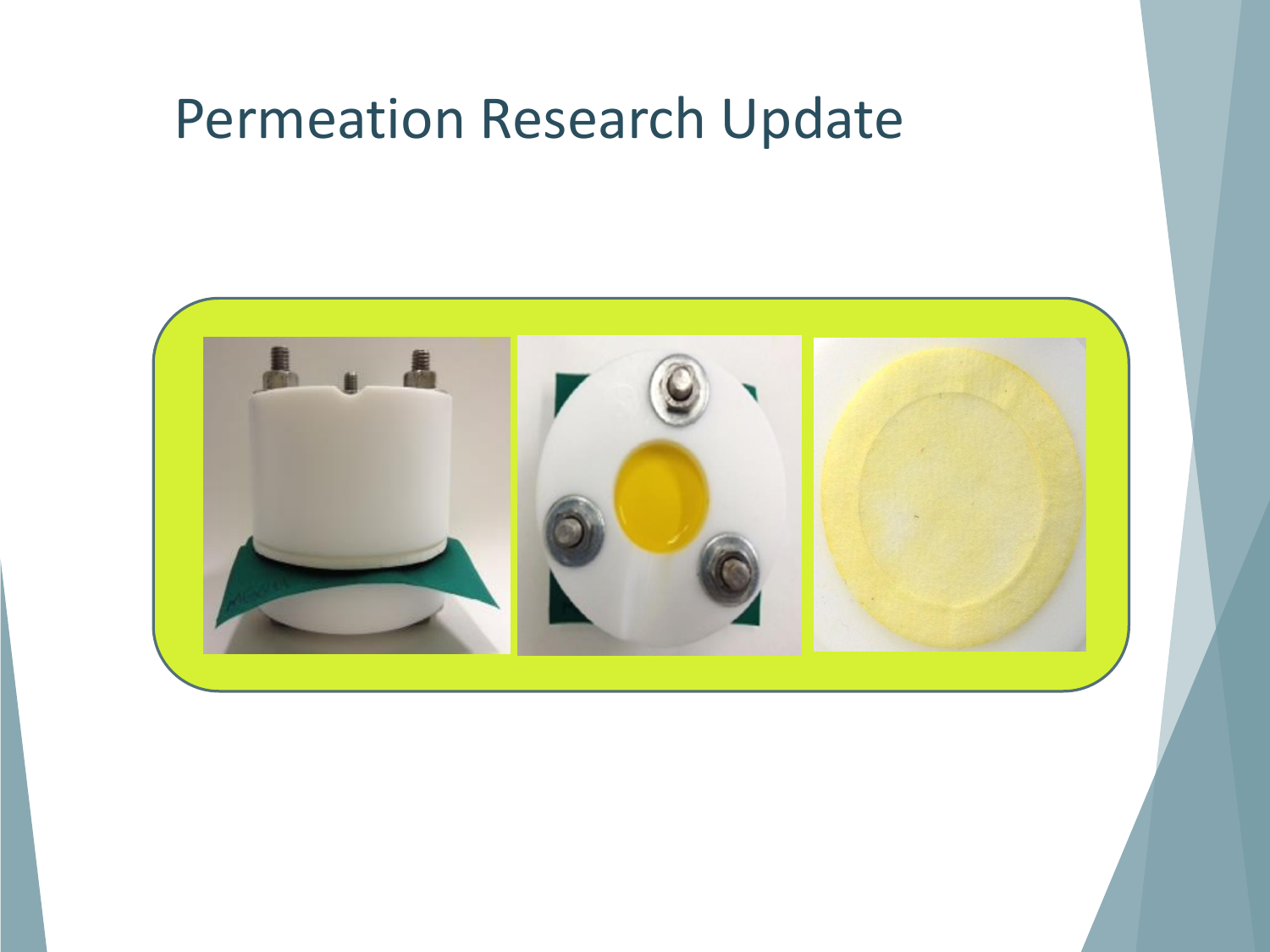#### **Objective**

- **-** Develop a test method to measure permeation of active ingredients in pesticide formulations. Test method would allow evaluation of:
	- − ISO 27065 Level 3 materials for whole-body garments and accessories such as apron and headgear
	- − Develop performance requirements for gloves used by pesticide operators

A collaborative approach was used for this study. Resources and expertise was leveraged to develop the new method.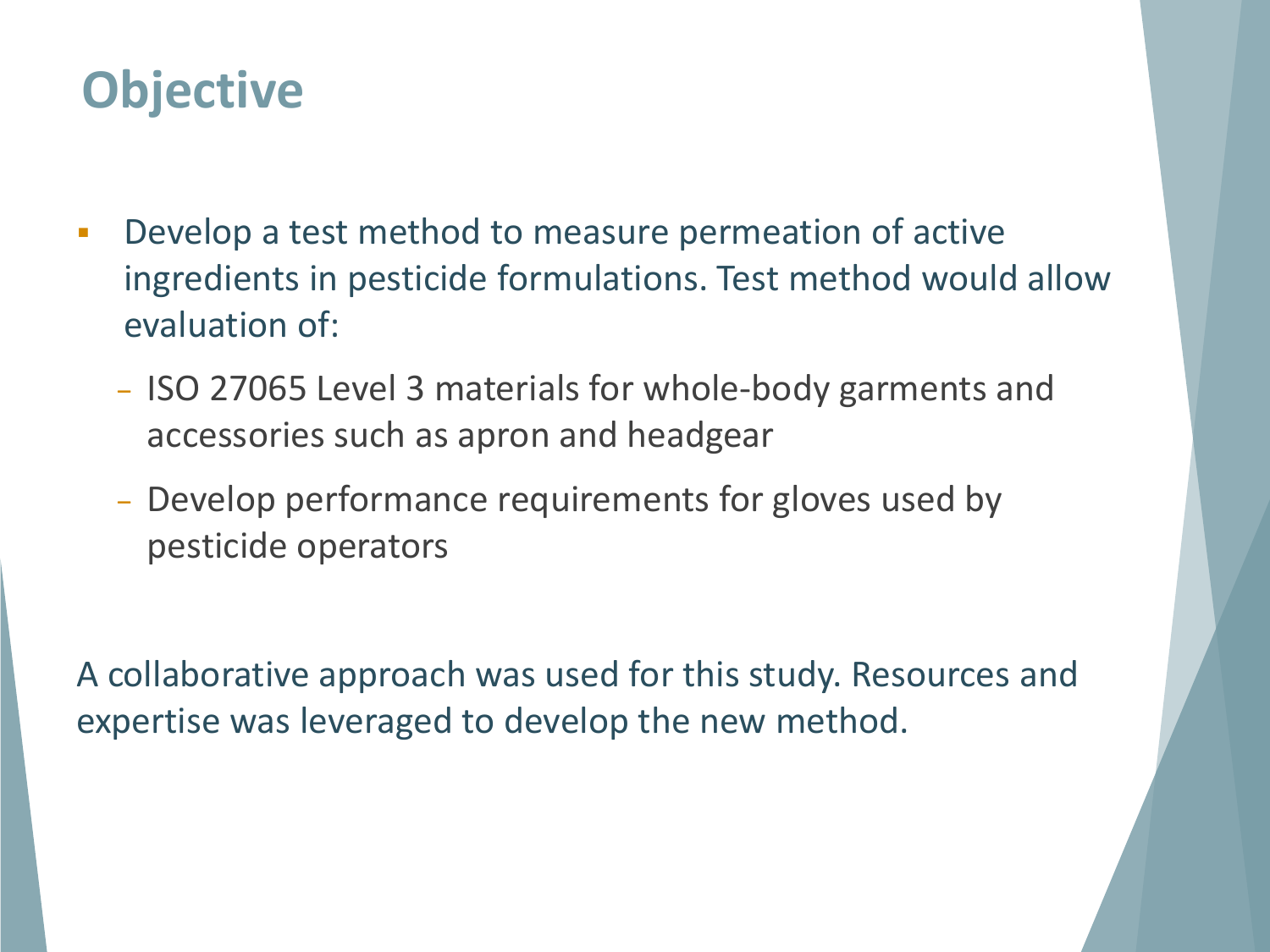#### **Permeation Test Cell Assembly**



Side view



A – cell base B – collection disc centered on the base E – cylinder D – gasket C – sample placed over collection disc

Top view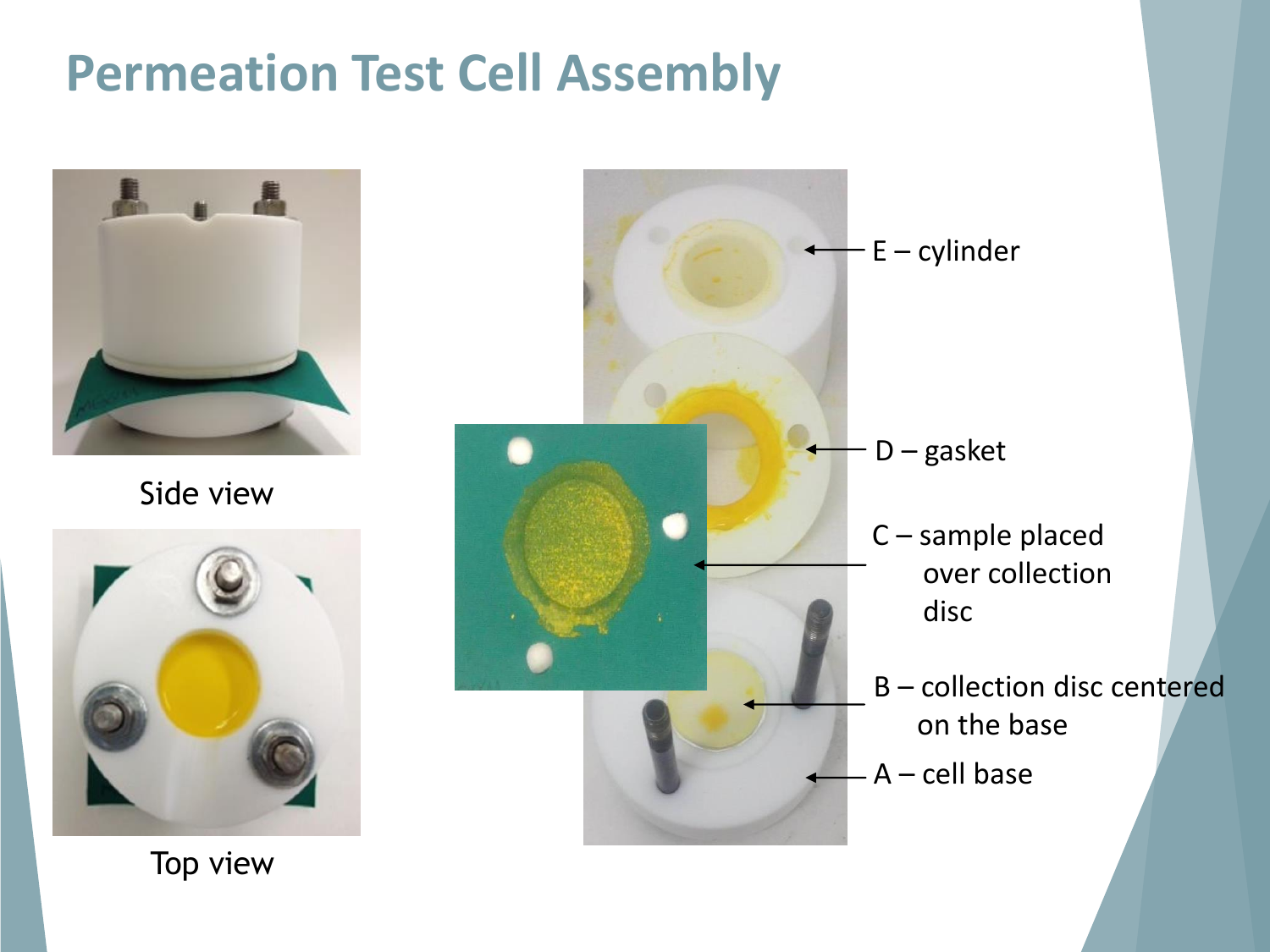#### **Permeation Through "Chemical Resistant" Materials**

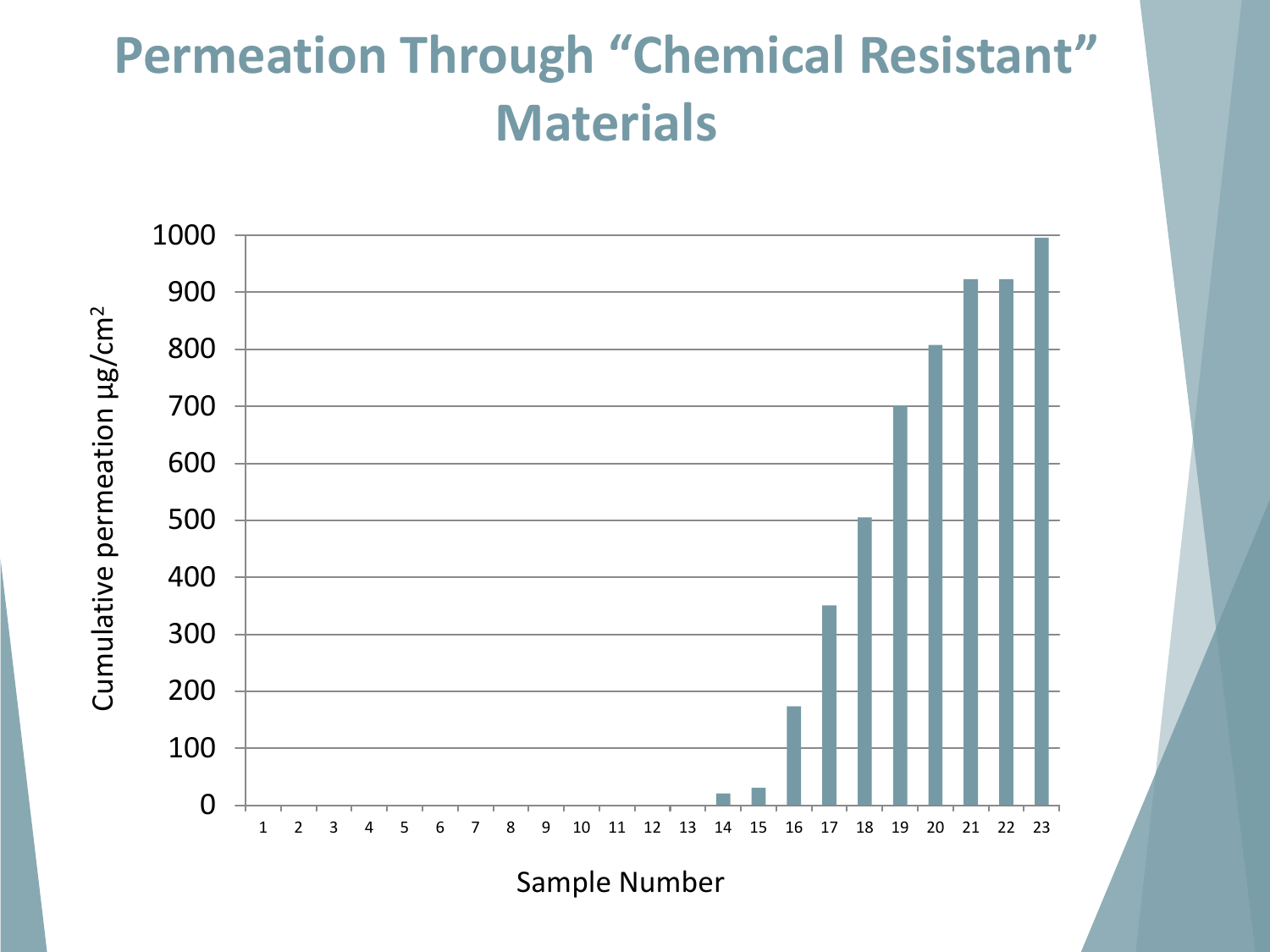#### **Permeation through "chemical resistant" materials**

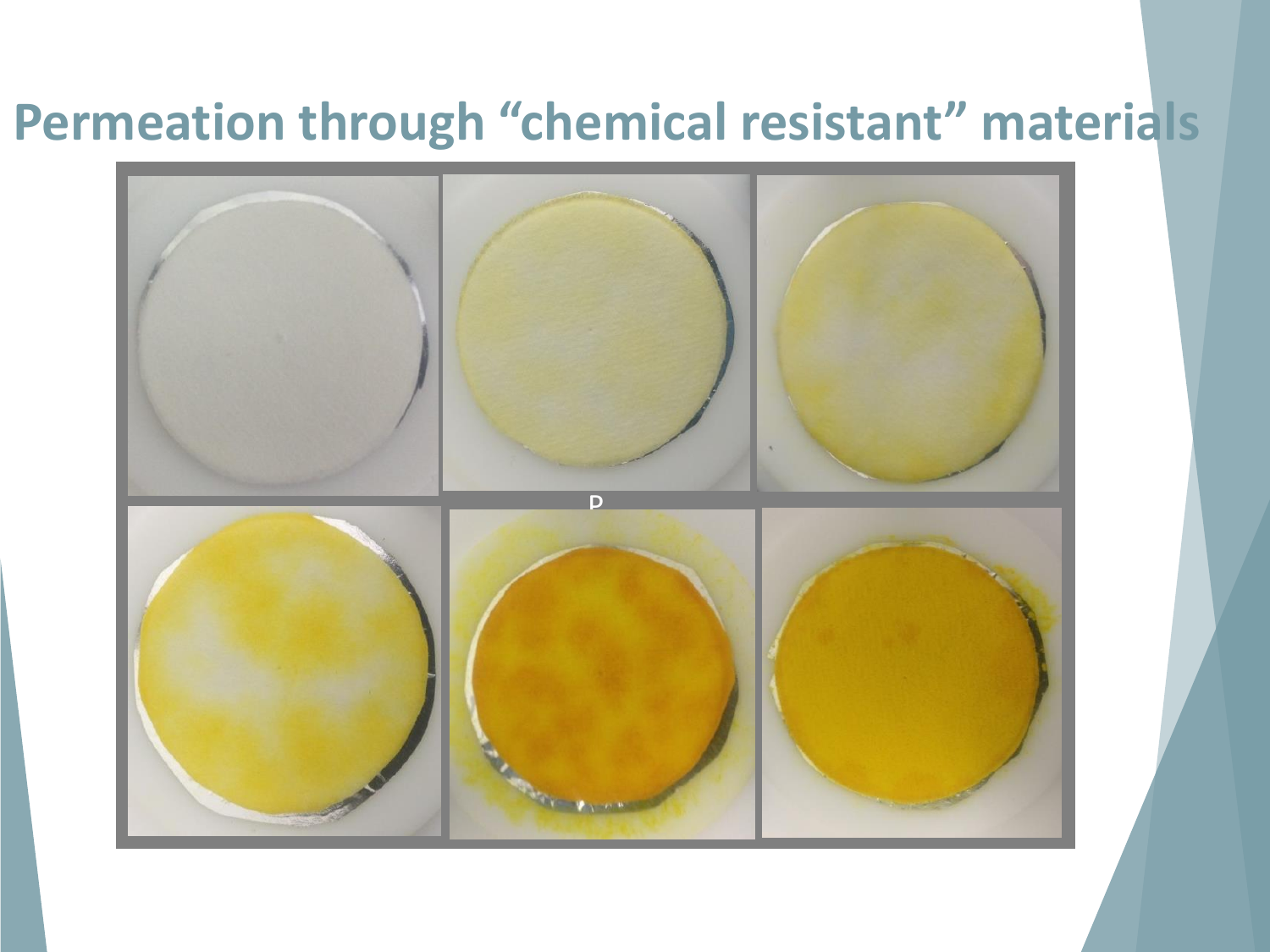#### **Glove Research**

- **IF The United States, glove** selection categories (A-H) are based on the breakthrough time of carrier solvent.
	- − Selection Category Type
	- − Active Ingredient
	- − Type of Formulation

| <b>Carrier Solvent</b>                    | <b>Selection Category</b><br><b>Type</b> |
|-------------------------------------------|------------------------------------------|
| No solvent or<br>aqueous solvent          | А                                        |
| Ketones                                   | B                                        |
| <b>Alcohols</b>                           | C                                        |
| Acetates                                  | D                                        |
| Aliphatic Petroleum<br><b>Distillates</b> | F                                        |
| Aromatic petroleum<br>Distillates < 40%   | F                                        |
| Aromatic petroleum<br>Distillates > 40%   | G                                        |
| Halogenated<br>Hydrocarbons               | н                                        |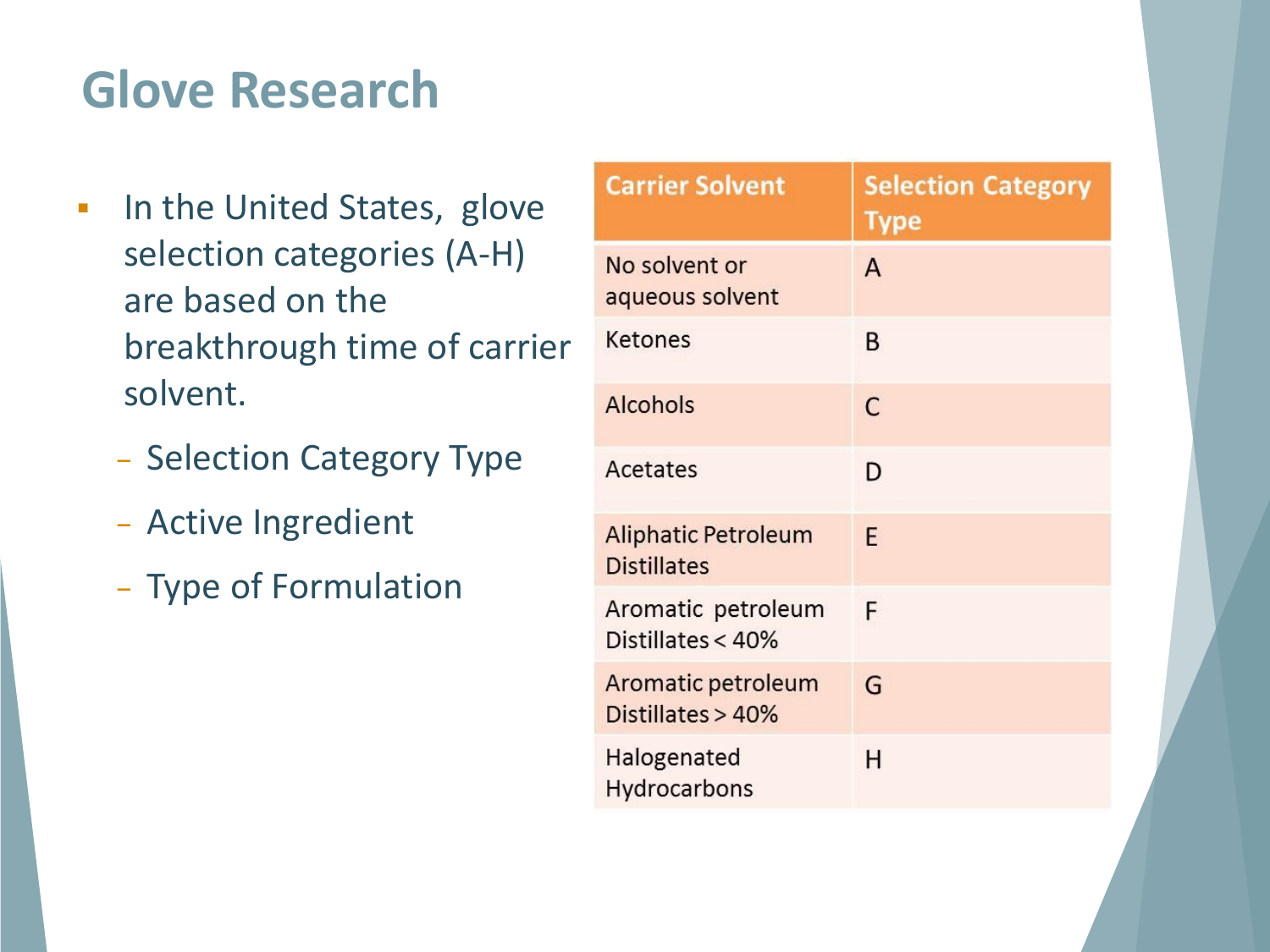#### **Formulation Selection**

- **Category A Eight formulations** selected to determine if waterproof can be a criteria for Level 1 gloves.
- **Category B**  Requires use of barrier laminate or butyl rubber gloves. **One formulation** selected since most gloves cannot be used for this category.
- Categories C and E No formulations selected as nitrile and neoprene work well for these categories.
- Category  $D No$  formulation was select for Category D since acetate is used in very few formulations.
- **Categories G** and **H** require use of barrier laminate or Viton® gloves. Therefore, **two formulations** were selected for G and one for H. Data for these formulations would be used to determine if Level 3 is required.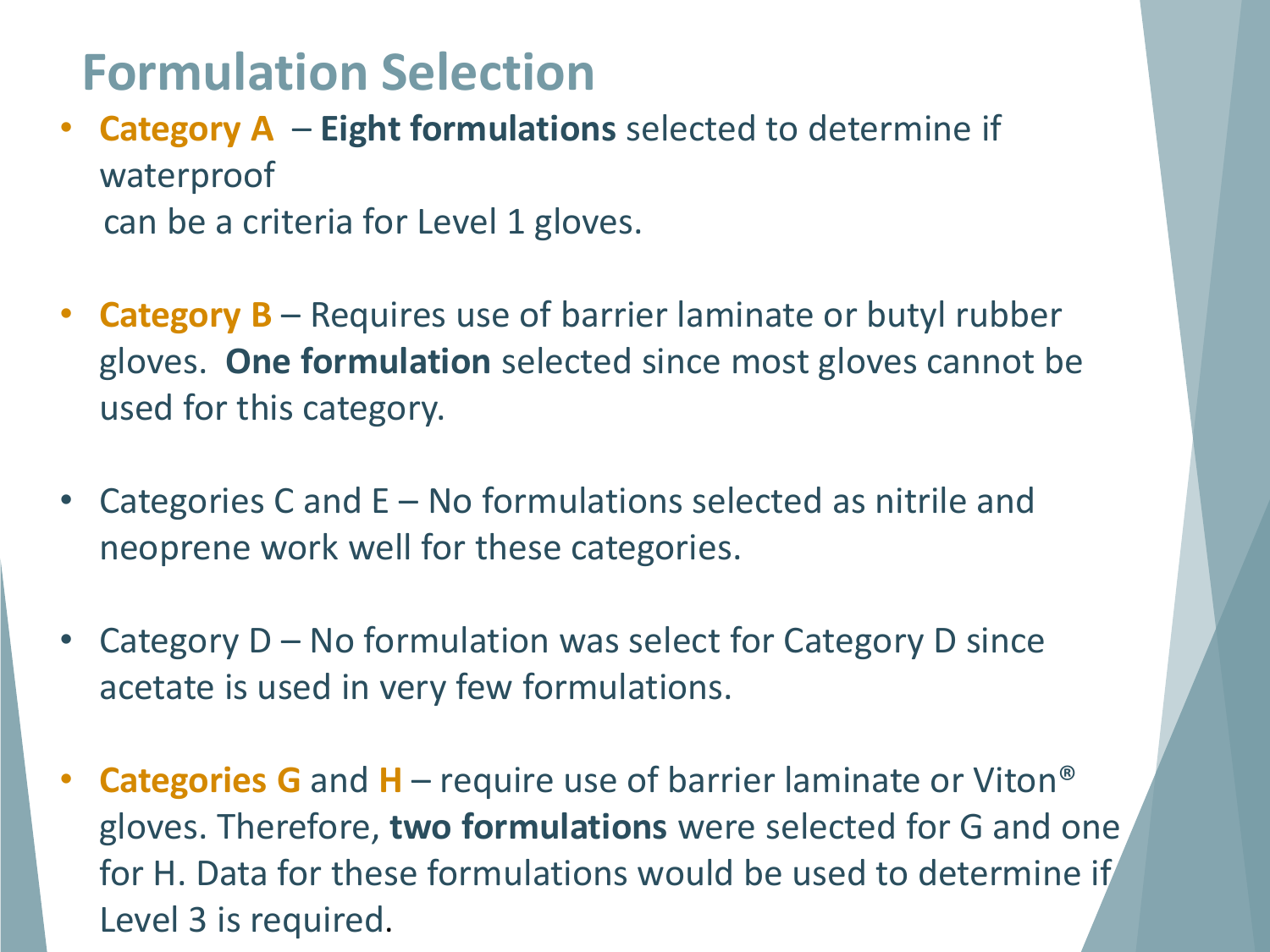#### **Glove Materials**

- **Six** disposable and **seven** reusable gloves made of materials listed on the EPA Chemical Resistance Category Selection Chart were used for the study.
- A 12 mil PVC glove was used as ≤14 mil glove with no lining was not available.
- Viton<sup>®</sup> was not used due to the cost and high resistance to chemicals.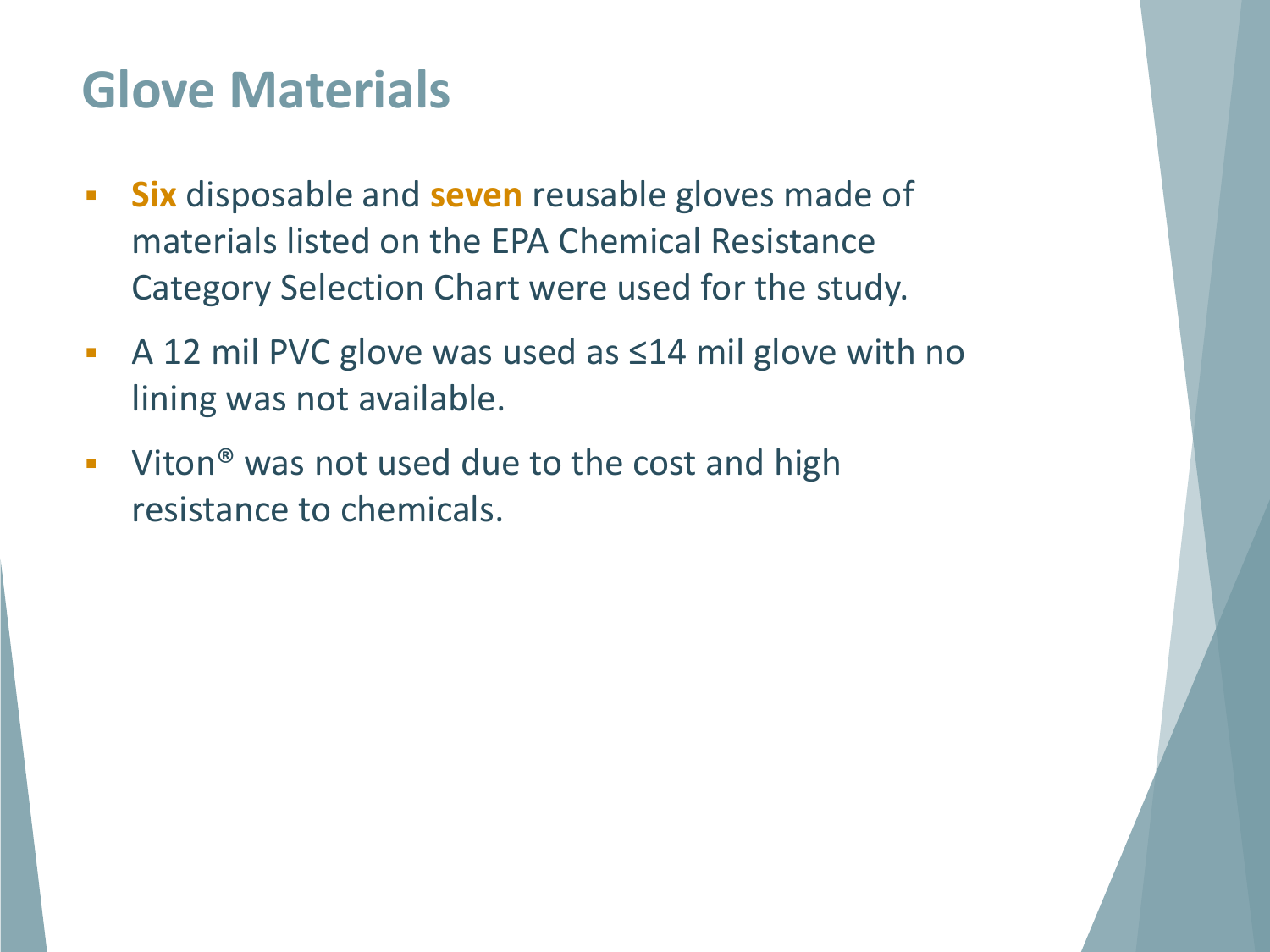#### **Glove Materials**

|             |                         | <b>Thickness</b> |                        |
|-------------|-------------------------|------------------|------------------------|
| <b>Type</b> | <b>Material</b>         | Mil              | $\mathsf{m}\mathsf{m}$ |
| Disposable  | Natural Rubber          | 5                | 0.13                   |
| Disposable  | Polyethylene            | $\degree$ 1      | $\degree$ 0.025        |
| Disposable  | PVC                     | 5                | 0.13                   |
| Disposable  | Nitrile                 | 4                | 0.10                   |
| Disposable  | Nitrile                 | $\overline{8}$   | 0.20                   |
| Disposable  | Neoprene                | 5                | 0.13                   |
| Reusable    | Natural Rubber          | 18               | 0.46                   |
| Reusable    | PVC                     | $ 12\rangle$     | 0.30                   |
| Reusable    | Nitrile                 | 15               | 0.38                   |
| Reusable    | Neoprene                | 24               | 0.61                   |
| Reusable    | Butyl                   | 7                | 0.18                   |
| Reusable    | Butyl                   | 13               | 0.33                   |
| Reusable    | <b>Barrier Laminate</b> | 3                | 0.08                   |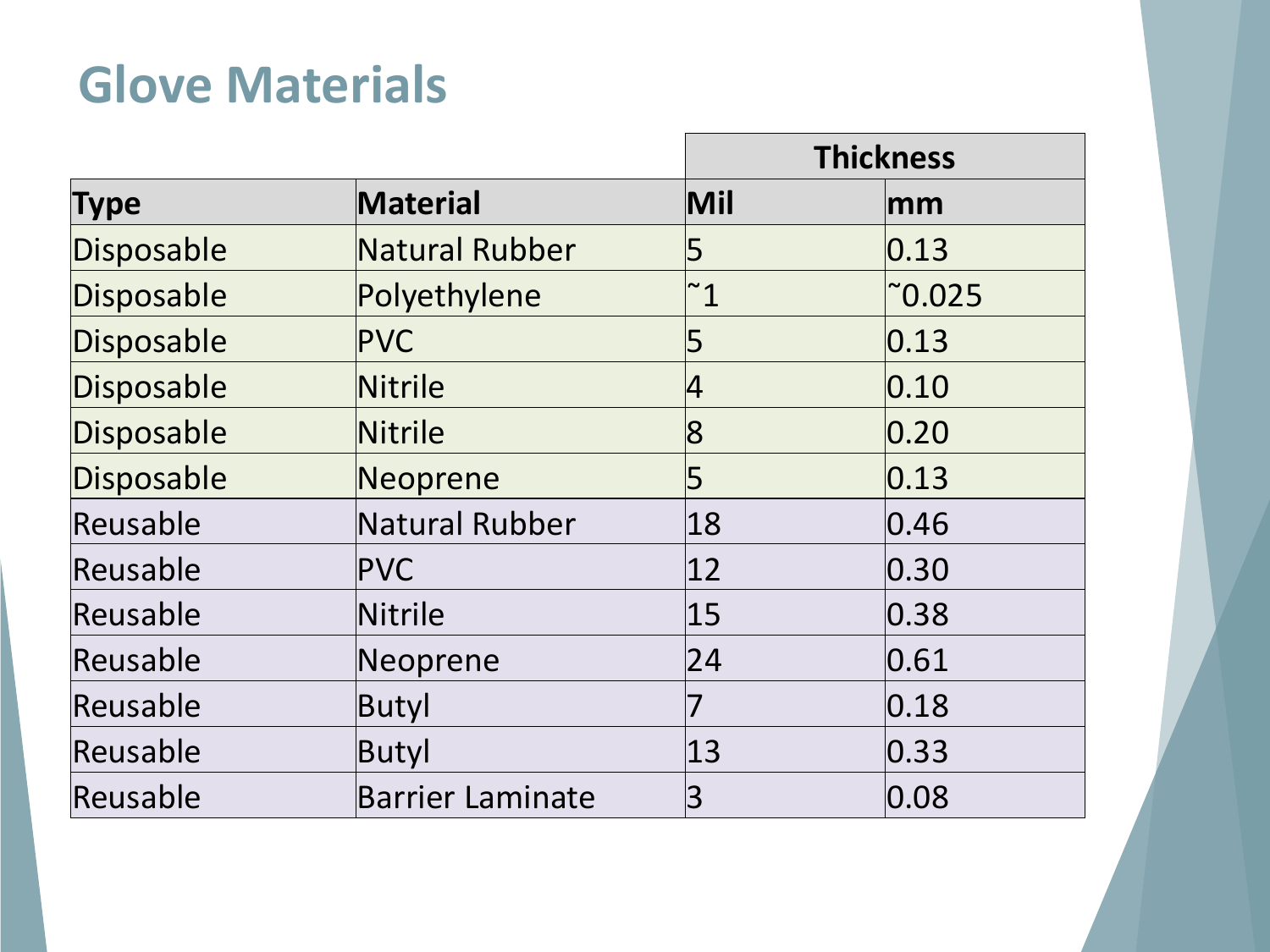#### **Result Highlights**

Research is still ongoing. The following highlights are based on data obtained to date.

- Confirms that other ingredients in the product affect permeation of active ingredient.
- **The active ingredient permeates through thinner gloves; the** amount of permeation is considerably lower. Need to work with risk assessors to determine minimum limit.
- **For PVC, the amount permeated was consistently higher for** the thicker glove. Permeation is based on glove composition and thickness; higher thickness does not always equate to lower permeation.
- Category G and H may not require use of only barrier laminate or Viton® gloves.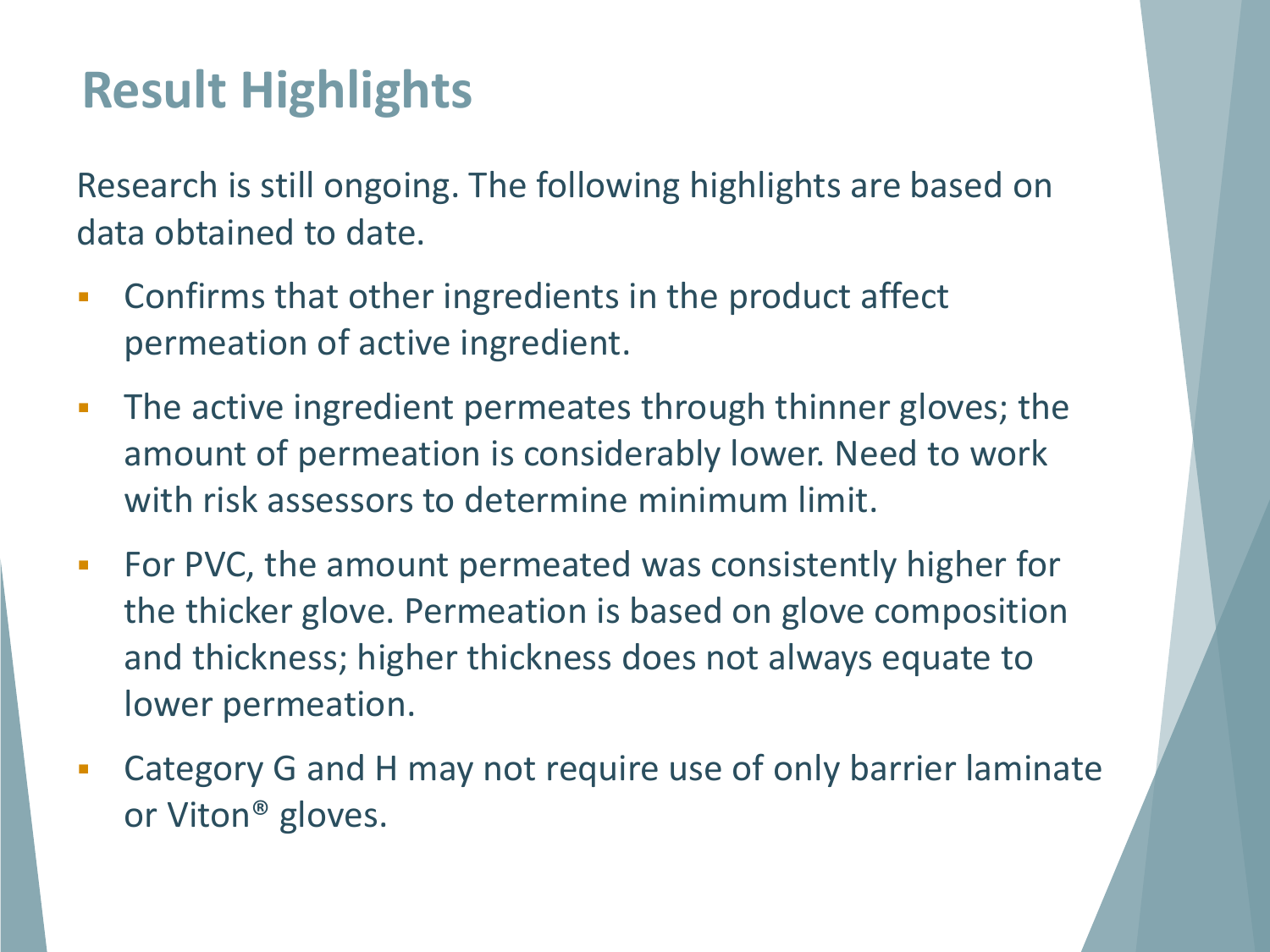### **The International Center for Personal Protective Equipment**

# INTERNATIONAL CENTER FOR PPE

University of Maryland Eastern Shore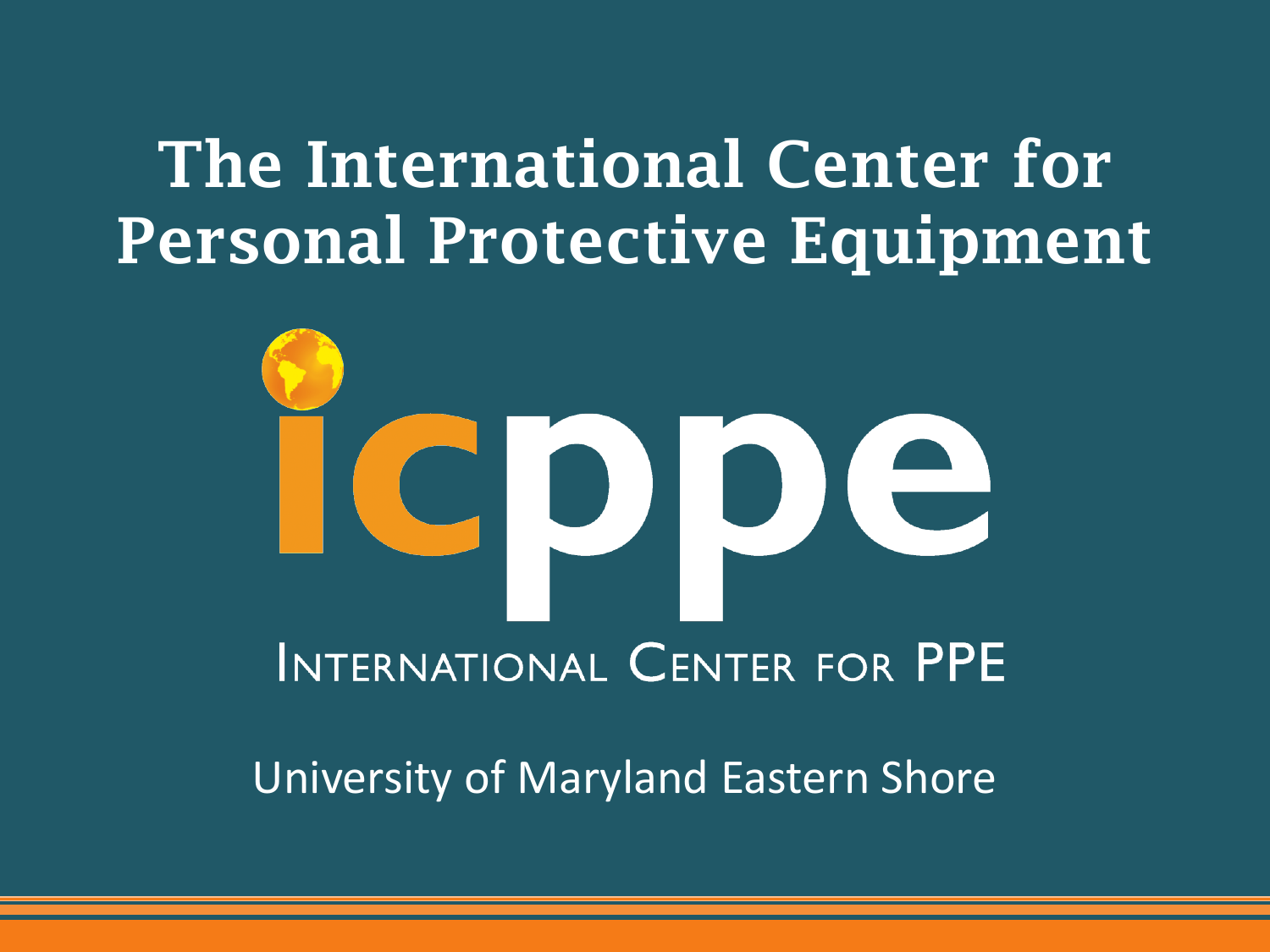# **Overview**

- Neutral entity established by University of Maryland Eastern Shore to advance research and outreach activities through partnerships with other institutions and organizations.
- **ICPPE will play an important role in establishing linkages and** networks with
	- − scientists
	- − policy makers
	- − educators
	- − private industry
	- − other stakeholders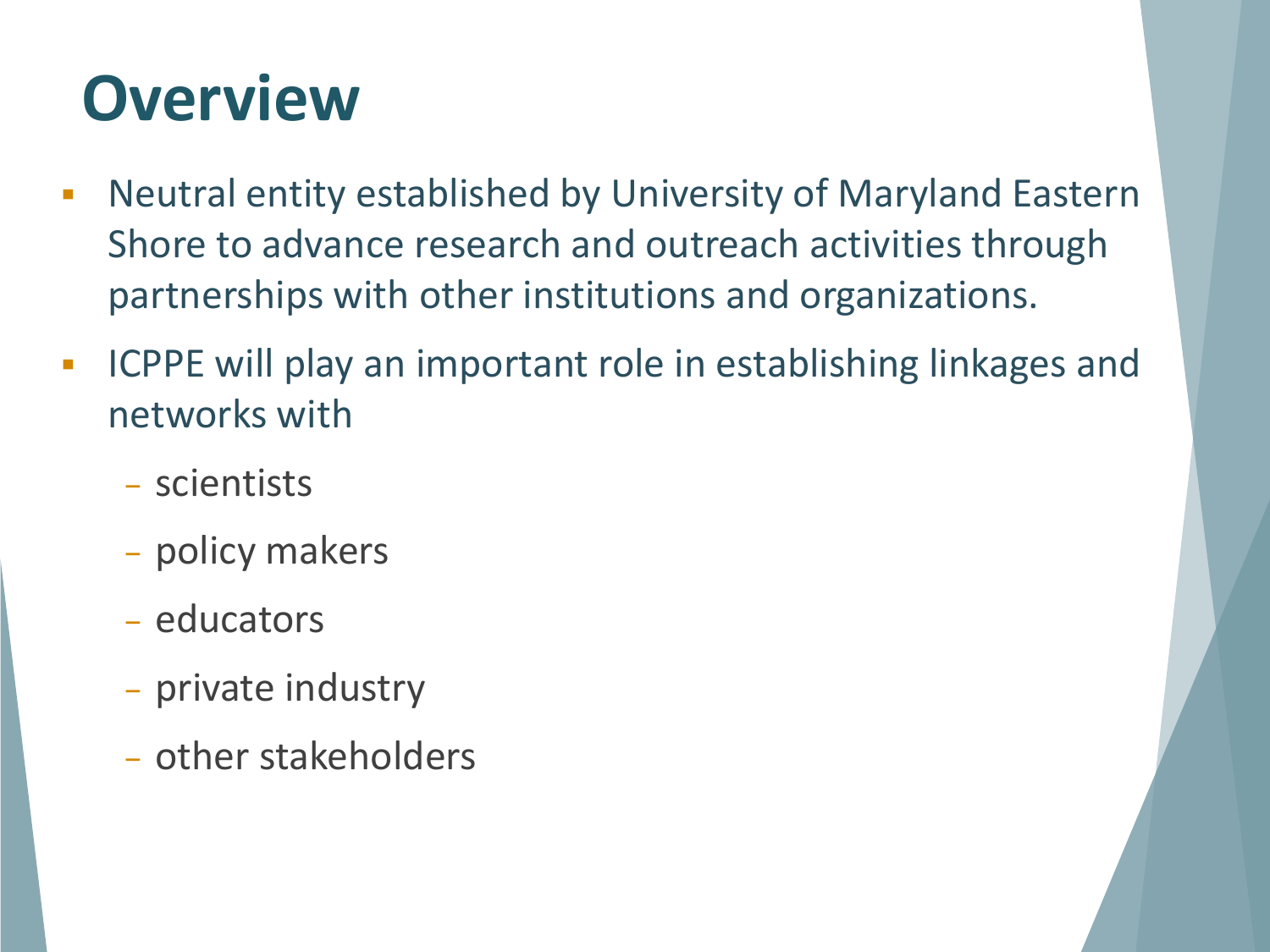## **Rationale**

- Harness a global network of expertise
- **EXCOORDINATE International research** activities
- **Leverage limited resources**

**….use research and standards to solve PPE issues at the "local" level.**